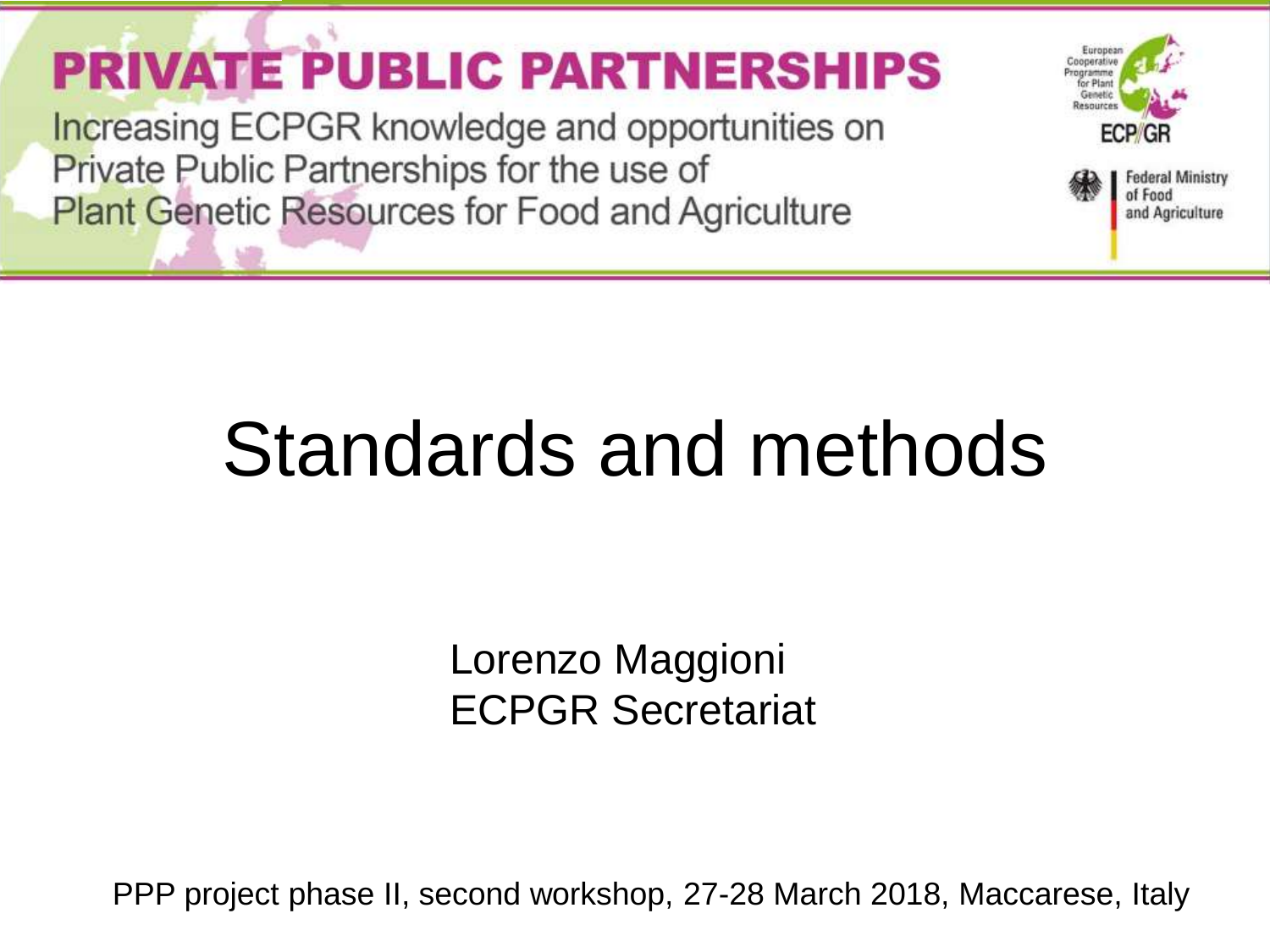

# General principles (workshop I)

- Within a PPP, harmonized protocols and methods are required to share the crop specific data among partners
- The data should also be made available to global systems such as EURISCO and GLIS and therefore need to match international standards
- The FAIR principle should be adopted for the global data level (FAIR = Findable, Accessible, Interoperable, Reusable)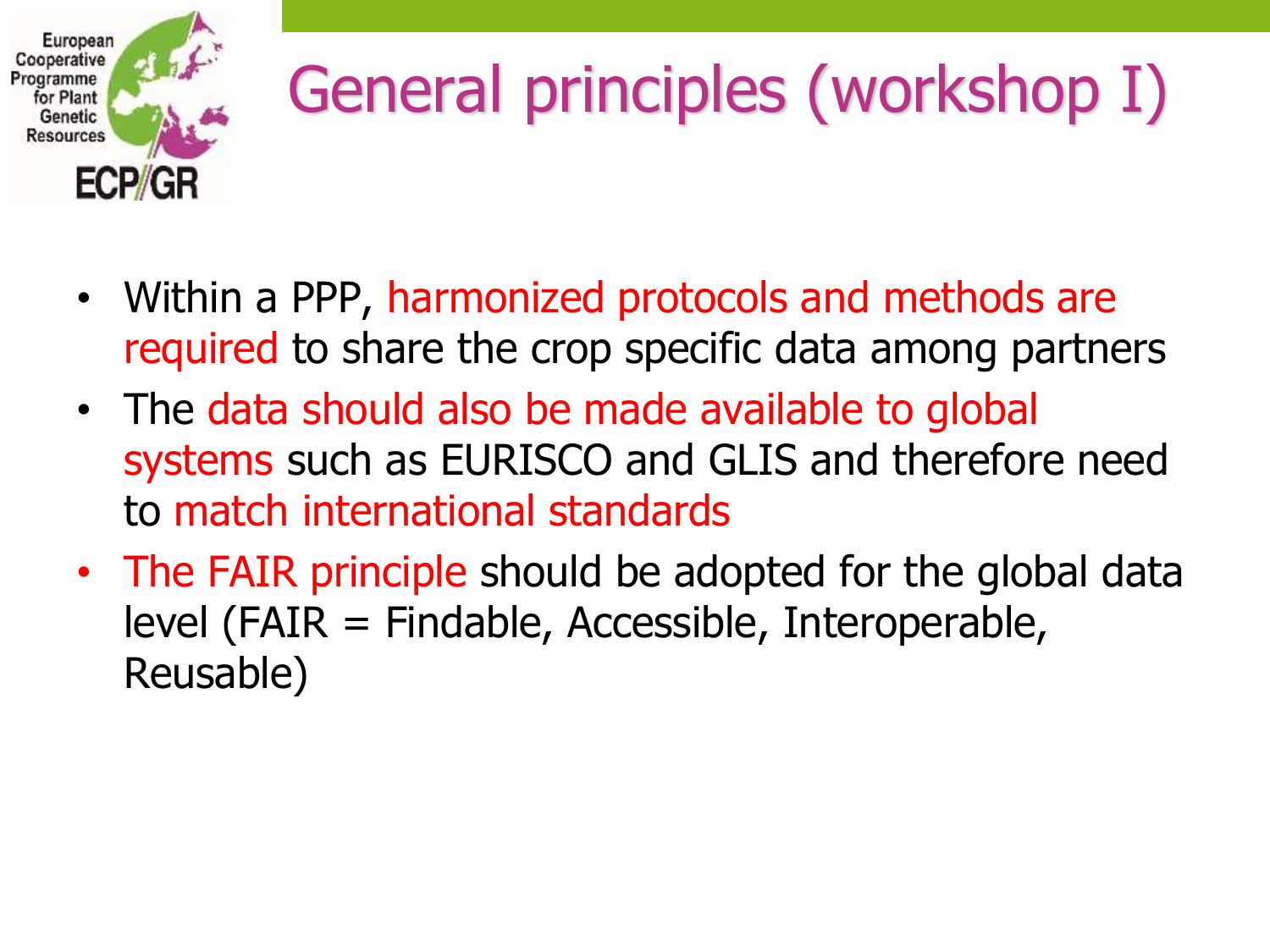

### Guidelines for each crop community/project

- Work on harmonization of evaluation protocols and good practices  $\rightarrow$  Crop consortia (Appendix 2)
- Data management plan describing the data flow with responsibility of all the partners, when the data are private, when they become public  $\rightarrow$  Cooperation agreement (Annex C)
- Have the objective to feed EURISCO with the relevant data and to make it linkable with data that might have to be stored in other repositories  $\rightarrow$  EURISCO development
- If other repositories than EURISCO have to be identified, pay attention to the sustainability of these additional resources  $\rightarrow$  open question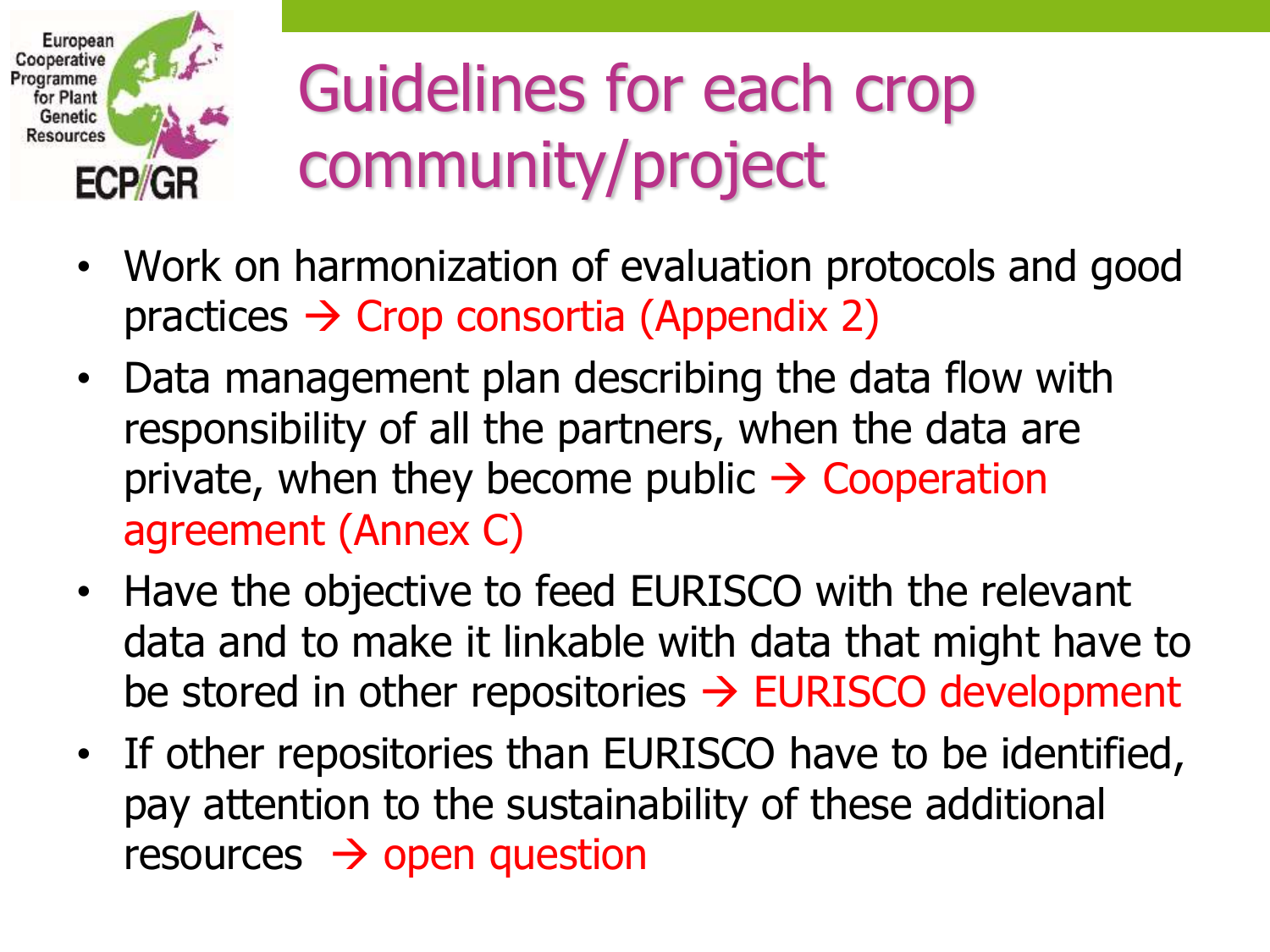

#### Guidelines for the network

• Helping EURISCO to move towards being FAIR in collaboration with existing European (ELIXIR, EMPHASIS) infrastructures and international initiatives or infrastructures (GLIS, BrAPI, WheatIS, CropOntology…)

 $\rightarrow$  See GenRes Bridge; other?

- Provide a file repository for additional information to be stored as files: cooperation agreements, MoU, sMTA, protocols, etc.  $\rightarrow$  ECPGR Secretariat coordination unit
- Develop actions for training and capacity building on data management, protocols and data standardization  $\rightarrow$  See GenRes Bridge; other?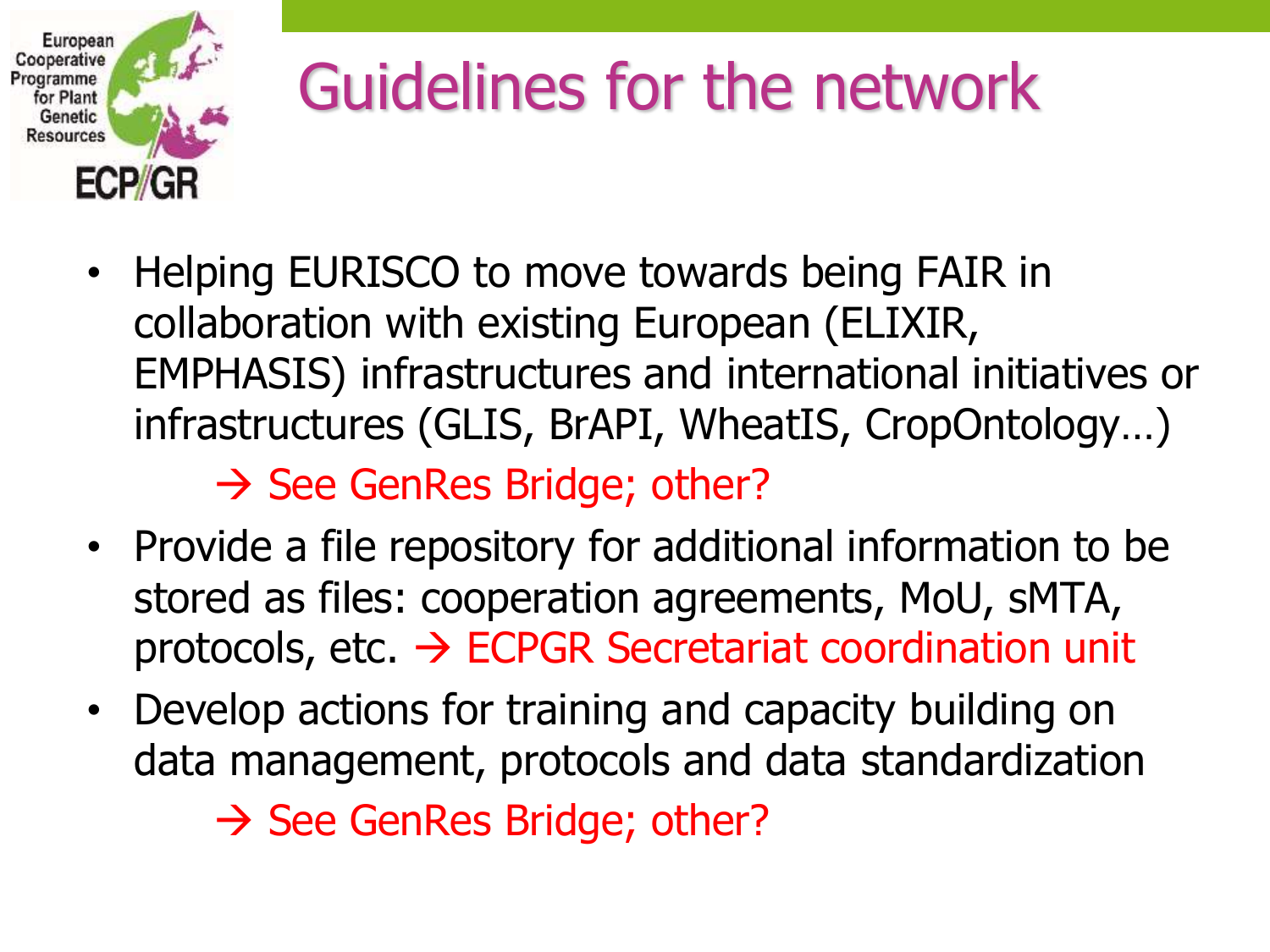

#### GenRes Bridge proposal: WP 4.1. Enhancing the central information systems

- Partners will identify in what way Information Systems should be improved to increase data quality and quantity and enhance access to the information stored (workshop)
- Training workshop for data providers
- Guidelines for data managers/providers for efficient data implementation into Information System (EURISCO) (report)